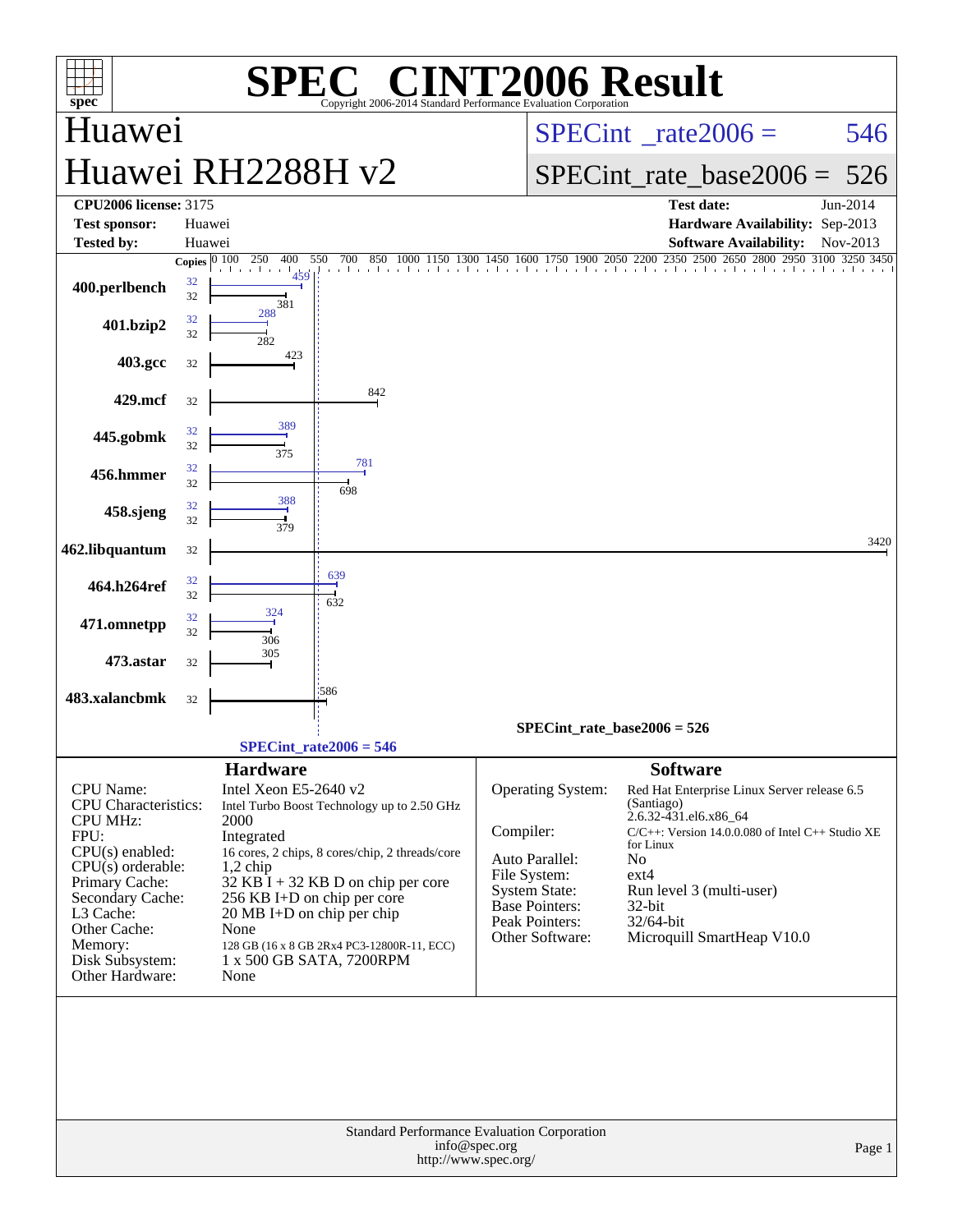

### Huawei

# Huawei RH2288H v2

SPECint rate $2006 = 546$ 

#### [SPECint\\_rate\\_base2006 =](http://www.spec.org/auto/cpu2006/Docs/result-fields.html#SPECintratebase2006) 526

**[CPU2006 license:](http://www.spec.org/auto/cpu2006/Docs/result-fields.html#CPU2006license)** 3175 **[Test date:](http://www.spec.org/auto/cpu2006/Docs/result-fields.html#Testdate)** Jun-2014 **[Test sponsor:](http://www.spec.org/auto/cpu2006/Docs/result-fields.html#Testsponsor)** Huawei **[Hardware Availability:](http://www.spec.org/auto/cpu2006/Docs/result-fields.html#HardwareAvailability)** Sep-2013 **[Tested by:](http://www.spec.org/auto/cpu2006/Docs/result-fields.html#Testedby)** Huawei **[Software Availability:](http://www.spec.org/auto/cpu2006/Docs/result-fields.html#SoftwareAvailability)** Nov-2013

#### **[Results Table](http://www.spec.org/auto/cpu2006/Docs/result-fields.html#ResultsTable)**

|                    | <b>Base</b>   |                |       |                                                                                                          |       |                |       |               | <b>Peak</b>    |              |                |              |                |              |  |
|--------------------|---------------|----------------|-------|----------------------------------------------------------------------------------------------------------|-------|----------------|-------|---------------|----------------|--------------|----------------|--------------|----------------|--------------|--|
| <b>Benchmark</b>   | <b>Copies</b> | <b>Seconds</b> | Ratio | <b>Seconds</b>                                                                                           | Ratio | <b>Seconds</b> | Ratio | <b>Copies</b> | <b>Seconds</b> | <b>Ratio</b> | <b>Seconds</b> | <b>Ratio</b> | <b>Seconds</b> | <b>Ratio</b> |  |
| 400.perlbench      | 32            | 820            | 381   | 822                                                                                                      | 380   | 818            | 382l  | 32            | 683            | 458          | 681            | 459          | 675            | 464          |  |
| 401.bzip2          | 32            | 1093           | 282   | 1096                                                                                                     | 282   | 1096           | 282   | 32            | 1071           | 288          | 1068           | 289          | 1072           | 288          |  |
| $403.\mathrm{gcc}$ | 32            | 614            | 420   | 609                                                                                                      | 423   | 609            | 423   | 32            | 614            | 420          | 609            | 423          | 609            | 423          |  |
| $429$ .mcf         | 32            | 347            | 842   | 346                                                                                                      | 843   | 346            | 842   | 32            | 347            | 842          | 346            | 843          | 346            | 842          |  |
| $445$ .gobmk       | 32            | 897            | 374   | 896                                                                                                      | 375   | 893            | 376   | 32            | 872            | 385          | 863            | <u>389</u>   | 862            | 389          |  |
| 456.hmmer          | 32            | 428            | 698   | 427                                                                                                      | 699   | 430            | 695   | 32            | 382            | 781          | 382            | 781          | 384            | 778          |  |
| $458$ .sjeng       | 32            | 1012           | 383   | 1021                                                                                                     | 379   | 1031           | 375   | 32            | 985            | 393          | 999            | 388          | 1002           | 386          |  |
| 462.libquantum     | 32            | 194            | 3420  | 194                                                                                                      | 3420  | <u>194</u>     | 3420  | 32            | 194            | 3420         | 194            | 3420         | 194            | 3420         |  |
| 464.h264ref        | 32            | 1121           | 632   | 1119                                                                                                     | 633   | 1124           | 630   | 32            | 1109           | 638          | 1107           | 639          | 1108           | 639          |  |
| 471.omnetpp        | 32            | 652            | 307   | 653                                                                                                      | 306   | 656            | 305   | 32            | 627            | 319          | 616            | 325          | 617            | 324          |  |
| $473$ . astar      | 32            | 736            | 305   | 736                                                                                                      | 305   | 733            | 307   | 32            | 736            | 305          | 736            | 305          | 733            | 307          |  |
| 483.xalancbmk      | 32            | 377            | 586   | 377                                                                                                      | 586   | 376            | 588   | 32            | 377            | 586          | 377            | 586          | 376            | 588          |  |
|                    |               |                |       | Results appear in the order in which they were run. Bold underlined text indicates a median measurement. |       |                |       |               |                |              |                |              |                |              |  |

#### **[Submit Notes](http://www.spec.org/auto/cpu2006/Docs/result-fields.html#SubmitNotes)**

 The numactl mechanism was used to bind copies to processors. The config file option 'submit' was used to generate numactl commands to bind each copy to a specific processor. For details, please see the config file.

#### **[Operating System Notes](http://www.spec.org/auto/cpu2006/Docs/result-fields.html#OperatingSystemNotes)**

Stack size set to unlimited using "ulimit -s unlimited"

#### **[Platform Notes](http://www.spec.org/auto/cpu2006/Docs/result-fields.html#PlatformNotes)**

```
Standard Performance Evaluation Corporation
 Sysinfo program /spec14/config/sysinfo.rev6818
 $Rev: 6818 $ $Date:: 2012-07-17 #$ e86d102572650a6e4d596a3cee98f191
 running on localhost.localdomain Thu Jun 12 19:59:12 2014
 This section contains SUT (System Under Test) info as seen by
some common utilities. To remove or add to this section, see:
  http://www.spec.org/cpu2006/Docs/config.html#sysinfo
 From /proc/cpuinfo
    model name : Intel(R) Xeon(R) CPU E5-2640 v2 @ 2.00GHz
       2 "physical id"s (chips)
       32 "processors"
    cores, siblings (Caution: counting these is hw and system dependent. The
    following excerpts from /proc/cpuinfo might not be reliable. Use with
    caution.)
       cpu cores : 8
       siblings : 16
                                   Continued on next page
```
[info@spec.org](mailto:info@spec.org) <http://www.spec.org/>

Page 2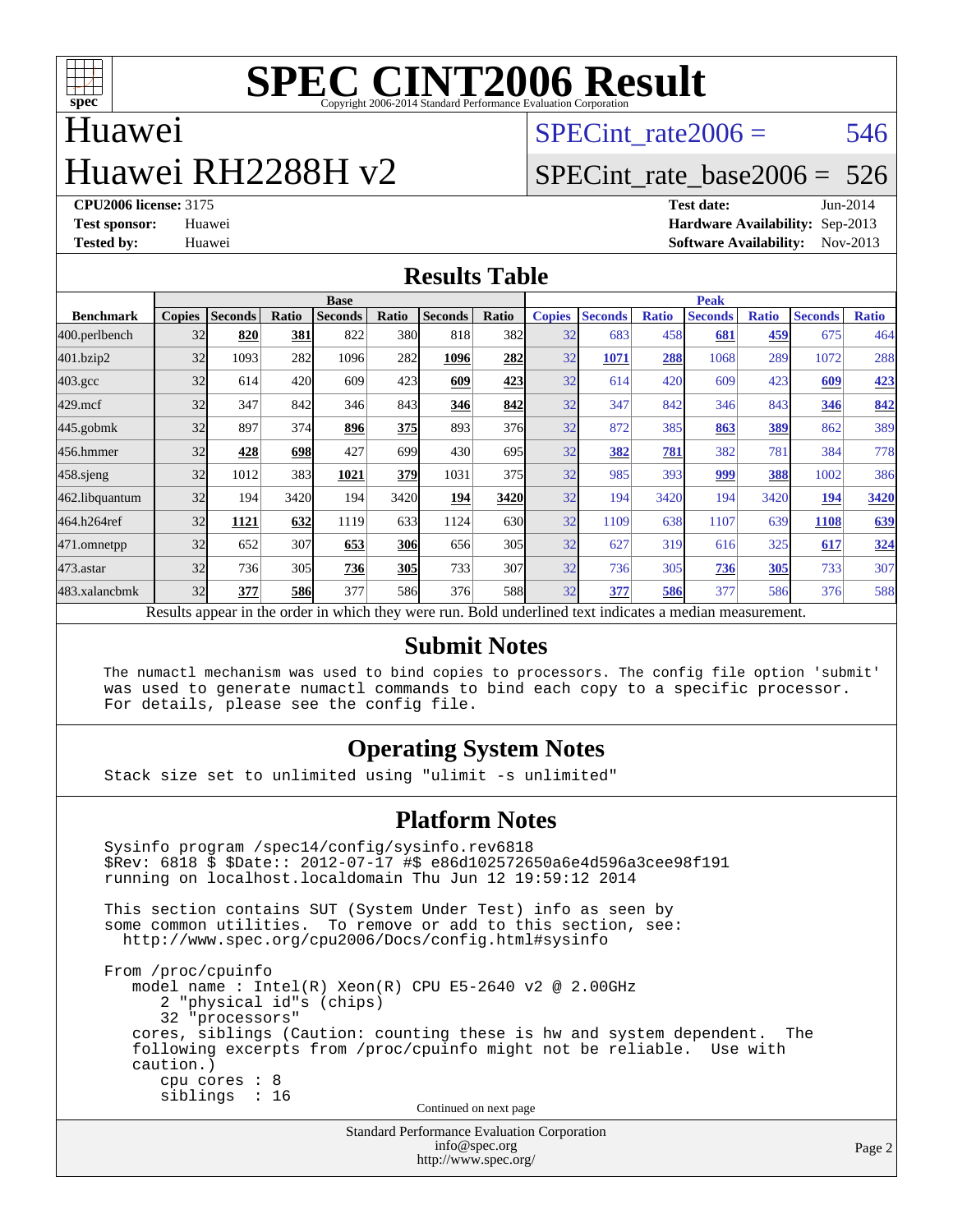

## Huawei Huawei RH2288H v2

 $SPECint rate2006 = 546$ 

[SPECint\\_rate\\_base2006 =](http://www.spec.org/auto/cpu2006/Docs/result-fields.html#SPECintratebase2006) 526

| <b>Test sponsor:</b> | Huawei |
|----------------------|--------|
| <b>Tested by:</b>    | Huawei |

**[CPU2006 license:](http://www.spec.org/auto/cpu2006/Docs/result-fields.html#CPU2006license)** 3175 **[Test date:](http://www.spec.org/auto/cpu2006/Docs/result-fields.html#Testdate)** Jun-2014 **[Hardware Availability:](http://www.spec.org/auto/cpu2006/Docs/result-fields.html#HardwareAvailability)** Sep-2013 **[Software Availability:](http://www.spec.org/auto/cpu2006/Docs/result-fields.html#SoftwareAvailability)** Nov-2013

#### **[Platform Notes \(Continued\)](http://www.spec.org/auto/cpu2006/Docs/result-fields.html#PlatformNotes)**

 physical 0: cores 0 1 2 3 4 5 6 7 physical 1: cores 0 1 2 3 4 5 6 7 cache size : 20480 KB From /proc/meminfo<br>MemTotal: 132105680 kB HugePages\_Total: 0<br>Hugepagesize: 2048 kB Hugepagesize: /usr/bin/lsb\_release -d Red Hat Enterprise Linux Server release 6.5 (Santiago) From /etc/\*release\* /etc/\*version\* redhat-release: Red Hat Enterprise Linux Server release 6.5 (Santiago) system-release: Red Hat Enterprise Linux Server release 6.5 (Santiago) system-release-cpe: cpe:/o:redhat:enterprise\_linux:6server:ga:server uname -a: Linux localhost.localdomain 2.6.32-431.el6.x86\_64 #1 SMP Sun Nov 10 22:19:54 EST 2013 x86\_64 x86\_64 x86\_64 GNU/Linux run-level 3 Jun 11 18:57 SPEC is set to: /spec14 Filesystem Type Size Used Avail Use% Mounted on<br>
/dev/sda2 ext4 265G 121G 131G 48% / /dev/sda2 ext4 265G 121G 131G 48% / Additional information from dmidecode: BIOS Insyde Corp. OARYV388 04/23/2014 Memory: 16x Micron 36JSF1G72PZ-1G6K1 8 GB 1600 MHz 2 rank 8x NO DIMM NO DIMM (End of data from sysinfo program)

#### **[General Notes](http://www.spec.org/auto/cpu2006/Docs/result-fields.html#GeneralNotes)**

Environment variables set by runspec before the start of the run: LD\_LIBRARY\_PATH = "/spec14/libs/32:/spec14/libs/64:/spec14/sh"

 Binaries compiled on a system with 1x Core i7-860 CPU + 8GB memory using RedHat EL 6.4 Transparent Huge Pages enabled with: echo always > /sys/kernel/mm/redhat\_transparent\_hugepage/enabled Filesystem page cache cleared with: echo 1> /proc/sys/vm/drop\_caches runspec command invoked through numactl i.e.: numactl --interleave=all runspec <etc>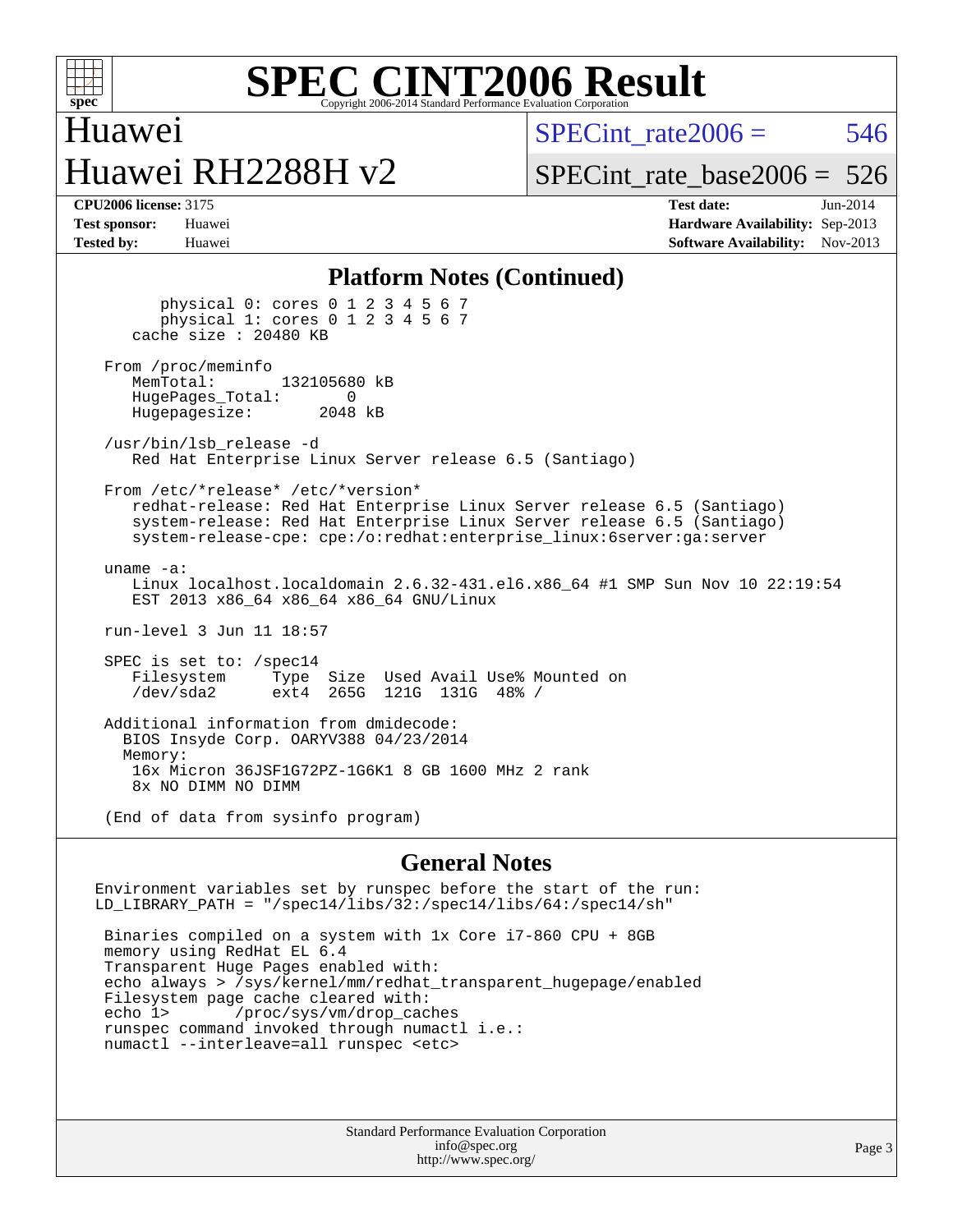

### Huawei Huawei RH2288H v2

SPECint rate $2006 = 546$ 

[SPECint\\_rate\\_base2006 =](http://www.spec.org/auto/cpu2006/Docs/result-fields.html#SPECintratebase2006) 526

**[CPU2006 license:](http://www.spec.org/auto/cpu2006/Docs/result-fields.html#CPU2006license)** 3175 **[Test date:](http://www.spec.org/auto/cpu2006/Docs/result-fields.html#Testdate)** Jun-2014 **[Test sponsor:](http://www.spec.org/auto/cpu2006/Docs/result-fields.html#Testsponsor)** Huawei **[Hardware Availability:](http://www.spec.org/auto/cpu2006/Docs/result-fields.html#HardwareAvailability)** Sep-2013 **[Tested by:](http://www.spec.org/auto/cpu2006/Docs/result-fields.html#Testedby)** Huawei **[Software Availability:](http://www.spec.org/auto/cpu2006/Docs/result-fields.html#SoftwareAvailability)** Nov-2013

#### **[Base Compiler Invocation](http://www.spec.org/auto/cpu2006/Docs/result-fields.html#BaseCompilerInvocation)**

[C benchmarks](http://www.spec.org/auto/cpu2006/Docs/result-fields.html#Cbenchmarks): [icc -m32](http://www.spec.org/cpu2006/results/res2014q3/cpu2006-20140619-29984.flags.html#user_CCbase_intel_icc_5ff4a39e364c98233615fdd38438c6f2)

[C++ benchmarks:](http://www.spec.org/auto/cpu2006/Docs/result-fields.html#CXXbenchmarks) [icpc -m32](http://www.spec.org/cpu2006/results/res2014q3/cpu2006-20140619-29984.flags.html#user_CXXbase_intel_icpc_4e5a5ef1a53fd332b3c49e69c3330699)

#### **[Base Portability Flags](http://www.spec.org/auto/cpu2006/Docs/result-fields.html#BasePortabilityFlags)**

 400.perlbench: [-DSPEC\\_CPU\\_LINUX\\_IA32](http://www.spec.org/cpu2006/results/res2014q3/cpu2006-20140619-29984.flags.html#b400.perlbench_baseCPORTABILITY_DSPEC_CPU_LINUX_IA32) 462.libquantum: [-DSPEC\\_CPU\\_LINUX](http://www.spec.org/cpu2006/results/res2014q3/cpu2006-20140619-29984.flags.html#b462.libquantum_baseCPORTABILITY_DSPEC_CPU_LINUX) 483.xalancbmk: [-DSPEC\\_CPU\\_LINUX](http://www.spec.org/cpu2006/results/res2014q3/cpu2006-20140619-29984.flags.html#b483.xalancbmk_baseCXXPORTABILITY_DSPEC_CPU_LINUX)

#### **[Base Optimization Flags](http://www.spec.org/auto/cpu2006/Docs/result-fields.html#BaseOptimizationFlags)**

[C benchmarks](http://www.spec.org/auto/cpu2006/Docs/result-fields.html#Cbenchmarks):

[-xSSE4.2](http://www.spec.org/cpu2006/results/res2014q3/cpu2006-20140619-29984.flags.html#user_CCbase_f-xSSE42_f91528193cf0b216347adb8b939d4107) [-ipo](http://www.spec.org/cpu2006/results/res2014q3/cpu2006-20140619-29984.flags.html#user_CCbase_f-ipo) [-O3](http://www.spec.org/cpu2006/results/res2014q3/cpu2006-20140619-29984.flags.html#user_CCbase_f-O3) [-no-prec-div](http://www.spec.org/cpu2006/results/res2014q3/cpu2006-20140619-29984.flags.html#user_CCbase_f-no-prec-div) [-opt-prefetch](http://www.spec.org/cpu2006/results/res2014q3/cpu2006-20140619-29984.flags.html#user_CCbase_f-opt-prefetch) [-opt-mem-layout-trans=3](http://www.spec.org/cpu2006/results/res2014q3/cpu2006-20140619-29984.flags.html#user_CCbase_f-opt-mem-layout-trans_a7b82ad4bd7abf52556d4961a2ae94d5)

[C++ benchmarks:](http://www.spec.org/auto/cpu2006/Docs/result-fields.html#CXXbenchmarks)

[-xSSE4.2](http://www.spec.org/cpu2006/results/res2014q3/cpu2006-20140619-29984.flags.html#user_CXXbase_f-xSSE42_f91528193cf0b216347adb8b939d4107) [-ipo](http://www.spec.org/cpu2006/results/res2014q3/cpu2006-20140619-29984.flags.html#user_CXXbase_f-ipo) [-O3](http://www.spec.org/cpu2006/results/res2014q3/cpu2006-20140619-29984.flags.html#user_CXXbase_f-O3) [-no-prec-div](http://www.spec.org/cpu2006/results/res2014q3/cpu2006-20140619-29984.flags.html#user_CXXbase_f-no-prec-div) [-opt-prefetch](http://www.spec.org/cpu2006/results/res2014q3/cpu2006-20140619-29984.flags.html#user_CXXbase_f-opt-prefetch) [-opt-mem-layout-trans=3](http://www.spec.org/cpu2006/results/res2014q3/cpu2006-20140619-29984.flags.html#user_CXXbase_f-opt-mem-layout-trans_a7b82ad4bd7abf52556d4961a2ae94d5) [-Wl,-z,muldefs](http://www.spec.org/cpu2006/results/res2014q3/cpu2006-20140619-29984.flags.html#user_CXXbase_link_force_multiple1_74079c344b956b9658436fd1b6dd3a8a) [-L/sh -lsmartheap](http://www.spec.org/cpu2006/results/res2014q3/cpu2006-20140619-29984.flags.html#user_CXXbase_SmartHeap_32f6c82aa1ed9c52345d30cf6e4a0499)

#### **[Base Other Flags](http://www.spec.org/auto/cpu2006/Docs/result-fields.html#BaseOtherFlags)**

[C benchmarks](http://www.spec.org/auto/cpu2006/Docs/result-fields.html#Cbenchmarks):

403.gcc: [-Dalloca=\\_alloca](http://www.spec.org/cpu2006/results/res2014q3/cpu2006-20140619-29984.flags.html#b403.gcc_baseEXTRA_CFLAGS_Dalloca_be3056838c12de2578596ca5467af7f3)

#### **[Peak Compiler Invocation](http://www.spec.org/auto/cpu2006/Docs/result-fields.html#PeakCompilerInvocation)**

[C benchmarks \(except as noted below\)](http://www.spec.org/auto/cpu2006/Docs/result-fields.html#Cbenchmarksexceptasnotedbelow): [icc -m32](http://www.spec.org/cpu2006/results/res2014q3/cpu2006-20140619-29984.flags.html#user_CCpeak_intel_icc_5ff4a39e364c98233615fdd38438c6f2) 400.perlbench: [icc -m64](http://www.spec.org/cpu2006/results/res2014q3/cpu2006-20140619-29984.flags.html#user_peakCCLD400_perlbench_intel_icc_64bit_bda6cc9af1fdbb0edc3795bac97ada53) 401.bzip2: [icc -m64](http://www.spec.org/cpu2006/results/res2014q3/cpu2006-20140619-29984.flags.html#user_peakCCLD401_bzip2_intel_icc_64bit_bda6cc9af1fdbb0edc3795bac97ada53)

456.hmmer: [icc -m64](http://www.spec.org/cpu2006/results/res2014q3/cpu2006-20140619-29984.flags.html#user_peakCCLD456_hmmer_intel_icc_64bit_bda6cc9af1fdbb0edc3795bac97ada53)

458.sjeng: [icc -m64](http://www.spec.org/cpu2006/results/res2014q3/cpu2006-20140619-29984.flags.html#user_peakCCLD458_sjeng_intel_icc_64bit_bda6cc9af1fdbb0edc3795bac97ada53)

```
C++ benchmarks: 
    icpc -m32
```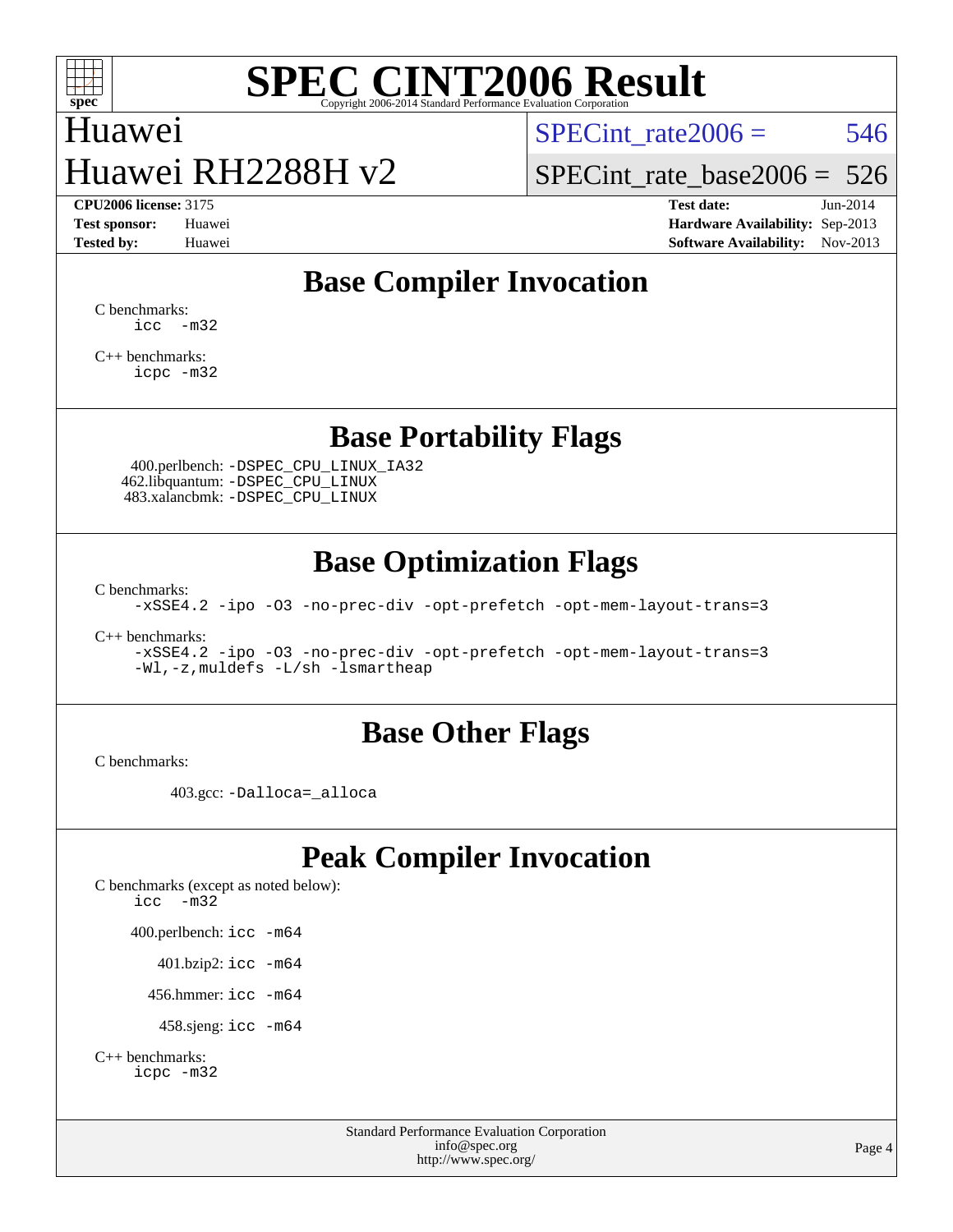

### Huawei Huawei RH2288H v2

SPECint rate $2006 = 546$ 

SPECint rate base  $2006 = 526$ 

**[CPU2006 license:](http://www.spec.org/auto/cpu2006/Docs/result-fields.html#CPU2006license)** 3175 **[Test date:](http://www.spec.org/auto/cpu2006/Docs/result-fields.html#Testdate)** Jun-2014 **[Test sponsor:](http://www.spec.org/auto/cpu2006/Docs/result-fields.html#Testsponsor)** Huawei **[Hardware Availability:](http://www.spec.org/auto/cpu2006/Docs/result-fields.html#HardwareAvailability)** Sep-2013 **[Tested by:](http://www.spec.org/auto/cpu2006/Docs/result-fields.html#Testedby)** Huawei **[Software Availability:](http://www.spec.org/auto/cpu2006/Docs/result-fields.html#SoftwareAvailability)** Nov-2013

#### **[Peak Portability Flags](http://www.spec.org/auto/cpu2006/Docs/result-fields.html#PeakPortabilityFlags)**

 400.perlbench: [-DSPEC\\_CPU\\_LP64](http://www.spec.org/cpu2006/results/res2014q3/cpu2006-20140619-29984.flags.html#b400.perlbench_peakCPORTABILITY_DSPEC_CPU_LP64) [-DSPEC\\_CPU\\_LINUX\\_X64](http://www.spec.org/cpu2006/results/res2014q3/cpu2006-20140619-29984.flags.html#b400.perlbench_peakCPORTABILITY_DSPEC_CPU_LINUX_X64) 401.bzip2: [-DSPEC\\_CPU\\_LP64](http://www.spec.org/cpu2006/results/res2014q3/cpu2006-20140619-29984.flags.html#suite_peakCPORTABILITY401_bzip2_DSPEC_CPU_LP64) 456.hmmer: [-DSPEC\\_CPU\\_LP64](http://www.spec.org/cpu2006/results/res2014q3/cpu2006-20140619-29984.flags.html#suite_peakCPORTABILITY456_hmmer_DSPEC_CPU_LP64) 458.sjeng: [-DSPEC\\_CPU\\_LP64](http://www.spec.org/cpu2006/results/res2014q3/cpu2006-20140619-29984.flags.html#suite_peakCPORTABILITY458_sjeng_DSPEC_CPU_LP64) 462.libquantum: [-DSPEC\\_CPU\\_LINUX](http://www.spec.org/cpu2006/results/res2014q3/cpu2006-20140619-29984.flags.html#b462.libquantum_peakCPORTABILITY_DSPEC_CPU_LINUX) 483.xalancbmk: [-DSPEC\\_CPU\\_LINUX](http://www.spec.org/cpu2006/results/res2014q3/cpu2006-20140619-29984.flags.html#b483.xalancbmk_peakCXXPORTABILITY_DSPEC_CPU_LINUX)

### **[Peak Optimization Flags](http://www.spec.org/auto/cpu2006/Docs/result-fields.html#PeakOptimizationFlags)**

[C benchmarks](http://www.spec.org/auto/cpu2006/Docs/result-fields.html#Cbenchmarks):

 400.perlbench: [-xSSE4.2](http://www.spec.org/cpu2006/results/res2014q3/cpu2006-20140619-29984.flags.html#user_peakPASS2_CFLAGSPASS2_LDCFLAGS400_perlbench_f-xSSE42_f91528193cf0b216347adb8b939d4107)(pass 2) [-prof-gen](http://www.spec.org/cpu2006/results/res2014q3/cpu2006-20140619-29984.flags.html#user_peakPASS1_CFLAGSPASS1_LDCFLAGS400_perlbench_prof_gen_e43856698f6ca7b7e442dfd80e94a8fc)(pass 1) [-ipo](http://www.spec.org/cpu2006/results/res2014q3/cpu2006-20140619-29984.flags.html#user_peakPASS2_CFLAGSPASS2_LDCFLAGS400_perlbench_f-ipo)(pass 2) [-O3](http://www.spec.org/cpu2006/results/res2014q3/cpu2006-20140619-29984.flags.html#user_peakPASS2_CFLAGSPASS2_LDCFLAGS400_perlbench_f-O3)(pass 2) [-no-prec-div](http://www.spec.org/cpu2006/results/res2014q3/cpu2006-20140619-29984.flags.html#user_peakPASS2_CFLAGSPASS2_LDCFLAGS400_perlbench_f-no-prec-div)(pass 2) [-prof-use](http://www.spec.org/cpu2006/results/res2014q3/cpu2006-20140619-29984.flags.html#user_peakPASS2_CFLAGSPASS2_LDCFLAGS400_perlbench_prof_use_bccf7792157ff70d64e32fe3e1250b55)(pass 2) [-auto-ilp32](http://www.spec.org/cpu2006/results/res2014q3/cpu2006-20140619-29984.flags.html#user_peakCOPTIMIZE400_perlbench_f-auto-ilp32)  $401.bzip2: -xSSE4.2(pass 2) -prof-qen(pass 1) -ipo(pass 2)$  $401.bzip2: -xSSE4.2(pass 2) -prof-qen(pass 1) -ipo(pass 2)$  $401.bzip2: -xSSE4.2(pass 2) -prof-qen(pass 1) -ipo(pass 2)$  $401.bzip2: -xSSE4.2(pass 2) -prof-qen(pass 1) -ipo(pass 2)$  $401.bzip2: -xSSE4.2(pass 2) -prof-qen(pass 1) -ipo(pass 2)$ [-O3](http://www.spec.org/cpu2006/results/res2014q3/cpu2006-20140619-29984.flags.html#user_peakPASS2_CFLAGSPASS2_LDCFLAGS401_bzip2_f-O3)(pass 2) [-no-prec-div](http://www.spec.org/cpu2006/results/res2014q3/cpu2006-20140619-29984.flags.html#user_peakPASS2_CFLAGSPASS2_LDCFLAGS401_bzip2_f-no-prec-div)(pass 2) [-prof-use](http://www.spec.org/cpu2006/results/res2014q3/cpu2006-20140619-29984.flags.html#user_peakPASS2_CFLAGSPASS2_LDCFLAGS401_bzip2_prof_use_bccf7792157ff70d64e32fe3e1250b55)(pass 2) [-opt-prefetch](http://www.spec.org/cpu2006/results/res2014q3/cpu2006-20140619-29984.flags.html#user_peakCOPTIMIZE401_bzip2_f-opt-prefetch) [-auto-ilp32](http://www.spec.org/cpu2006/results/res2014q3/cpu2006-20140619-29984.flags.html#user_peakCOPTIMIZE401_bzip2_f-auto-ilp32) [-ansi-alias](http://www.spec.org/cpu2006/results/res2014q3/cpu2006-20140619-29984.flags.html#user_peakCOPTIMIZE401_bzip2_f-ansi-alias)  $403.\text{sec: basepeak}$  = yes 429.mcf: basepeak = yes 445.gobmk: [-xSSE4.2](http://www.spec.org/cpu2006/results/res2014q3/cpu2006-20140619-29984.flags.html#user_peakPASS2_CFLAGSPASS2_LDCFLAGS445_gobmk_f-xSSE42_f91528193cf0b216347adb8b939d4107)(pass 2) [-prof-gen](http://www.spec.org/cpu2006/results/res2014q3/cpu2006-20140619-29984.flags.html#user_peakPASS1_CFLAGSPASS1_LDCFLAGS445_gobmk_prof_gen_e43856698f6ca7b7e442dfd80e94a8fc)(pass 1) [-prof-use](http://www.spec.org/cpu2006/results/res2014q3/cpu2006-20140619-29984.flags.html#user_peakPASS2_CFLAGSPASS2_LDCFLAGS445_gobmk_prof_use_bccf7792157ff70d64e32fe3e1250b55)(pass 2) [-ansi-alias](http://www.spec.org/cpu2006/results/res2014q3/cpu2006-20140619-29984.flags.html#user_peakCOPTIMIZE445_gobmk_f-ansi-alias) [-opt-mem-layout-trans=3](http://www.spec.org/cpu2006/results/res2014q3/cpu2006-20140619-29984.flags.html#user_peakCOPTIMIZE445_gobmk_f-opt-mem-layout-trans_a7b82ad4bd7abf52556d4961a2ae94d5) 456.hmmer: [-xSSE4.2](http://www.spec.org/cpu2006/results/res2014q3/cpu2006-20140619-29984.flags.html#user_peakCOPTIMIZE456_hmmer_f-xSSE42_f91528193cf0b216347adb8b939d4107) [-ipo](http://www.spec.org/cpu2006/results/res2014q3/cpu2006-20140619-29984.flags.html#user_peakCOPTIMIZE456_hmmer_f-ipo) [-O3](http://www.spec.org/cpu2006/results/res2014q3/cpu2006-20140619-29984.flags.html#user_peakCOPTIMIZE456_hmmer_f-O3) [-no-prec-div](http://www.spec.org/cpu2006/results/res2014q3/cpu2006-20140619-29984.flags.html#user_peakCOPTIMIZE456_hmmer_f-no-prec-div) [-unroll2](http://www.spec.org/cpu2006/results/res2014q3/cpu2006-20140619-29984.flags.html#user_peakCOPTIMIZE456_hmmer_f-unroll_784dae83bebfb236979b41d2422d7ec2) [-auto-ilp32](http://www.spec.org/cpu2006/results/res2014q3/cpu2006-20140619-29984.flags.html#user_peakCOPTIMIZE456_hmmer_f-auto-ilp32) 458.sjeng: [-xSSE4.2](http://www.spec.org/cpu2006/results/res2014q3/cpu2006-20140619-29984.flags.html#user_peakPASS2_CFLAGSPASS2_LDCFLAGS458_sjeng_f-xSSE42_f91528193cf0b216347adb8b939d4107)(pass 2) [-prof-gen](http://www.spec.org/cpu2006/results/res2014q3/cpu2006-20140619-29984.flags.html#user_peakPASS1_CFLAGSPASS1_LDCFLAGS458_sjeng_prof_gen_e43856698f6ca7b7e442dfd80e94a8fc)(pass 1) [-ipo](http://www.spec.org/cpu2006/results/res2014q3/cpu2006-20140619-29984.flags.html#user_peakPASS2_CFLAGSPASS2_LDCFLAGS458_sjeng_f-ipo)(pass 2) [-O3](http://www.spec.org/cpu2006/results/res2014q3/cpu2006-20140619-29984.flags.html#user_peakPASS2_CFLAGSPASS2_LDCFLAGS458_sjeng_f-O3)(pass 2) [-no-prec-div](http://www.spec.org/cpu2006/results/res2014q3/cpu2006-20140619-29984.flags.html#user_peakPASS2_CFLAGSPASS2_LDCFLAGS458_sjeng_f-no-prec-div)(pass 2) [-prof-use](http://www.spec.org/cpu2006/results/res2014q3/cpu2006-20140619-29984.flags.html#user_peakPASS2_CFLAGSPASS2_LDCFLAGS458_sjeng_prof_use_bccf7792157ff70d64e32fe3e1250b55)(pass 2) [-unroll4](http://www.spec.org/cpu2006/results/res2014q3/cpu2006-20140619-29984.flags.html#user_peakCOPTIMIZE458_sjeng_f-unroll_4e5e4ed65b7fd20bdcd365bec371b81f) [-auto-ilp32](http://www.spec.org/cpu2006/results/res2014q3/cpu2006-20140619-29984.flags.html#user_peakCOPTIMIZE458_sjeng_f-auto-ilp32)  $462$ .libquantum: basepeak = yes 464.h264ref: [-xSSE4.2](http://www.spec.org/cpu2006/results/res2014q3/cpu2006-20140619-29984.flags.html#user_peakPASS2_CFLAGSPASS2_LDCFLAGS464_h264ref_f-xSSE42_f91528193cf0b216347adb8b939d4107)(pass 2) [-prof-gen](http://www.spec.org/cpu2006/results/res2014q3/cpu2006-20140619-29984.flags.html#user_peakPASS1_CFLAGSPASS1_LDCFLAGS464_h264ref_prof_gen_e43856698f6ca7b7e442dfd80e94a8fc)(pass 1) [-ipo](http://www.spec.org/cpu2006/results/res2014q3/cpu2006-20140619-29984.flags.html#user_peakPASS2_CFLAGSPASS2_LDCFLAGS464_h264ref_f-ipo)(pass 2) [-O3](http://www.spec.org/cpu2006/results/res2014q3/cpu2006-20140619-29984.flags.html#user_peakPASS2_CFLAGSPASS2_LDCFLAGS464_h264ref_f-O3)(pass 2) [-no-prec-div](http://www.spec.org/cpu2006/results/res2014q3/cpu2006-20140619-29984.flags.html#user_peakPASS2_CFLAGSPASS2_LDCFLAGS464_h264ref_f-no-prec-div)(pass 2) [-prof-use](http://www.spec.org/cpu2006/results/res2014q3/cpu2006-20140619-29984.flags.html#user_peakPASS2_CFLAGSPASS2_LDCFLAGS464_h264ref_prof_use_bccf7792157ff70d64e32fe3e1250b55)(pass 2) [-unroll2](http://www.spec.org/cpu2006/results/res2014q3/cpu2006-20140619-29984.flags.html#user_peakCOPTIMIZE464_h264ref_f-unroll_784dae83bebfb236979b41d2422d7ec2) [-ansi-alias](http://www.spec.org/cpu2006/results/res2014q3/cpu2006-20140619-29984.flags.html#user_peakCOPTIMIZE464_h264ref_f-ansi-alias) [C++ benchmarks:](http://www.spec.org/auto/cpu2006/Docs/result-fields.html#CXXbenchmarks) 471.omnetpp: [-xSSE4.2](http://www.spec.org/cpu2006/results/res2014q3/cpu2006-20140619-29984.flags.html#user_peakPASS2_CXXFLAGSPASS2_LDCXXFLAGS471_omnetpp_f-xSSE42_f91528193cf0b216347adb8b939d4107)(pass 2) [-prof-gen](http://www.spec.org/cpu2006/results/res2014q3/cpu2006-20140619-29984.flags.html#user_peakPASS1_CXXFLAGSPASS1_LDCXXFLAGS471_omnetpp_prof_gen_e43856698f6ca7b7e442dfd80e94a8fc)(pass 1) [-ipo](http://www.spec.org/cpu2006/results/res2014q3/cpu2006-20140619-29984.flags.html#user_peakPASS2_CXXFLAGSPASS2_LDCXXFLAGS471_omnetpp_f-ipo)(pass 2)

[-O3](http://www.spec.org/cpu2006/results/res2014q3/cpu2006-20140619-29984.flags.html#user_peakPASS2_CXXFLAGSPASS2_LDCXXFLAGS471_omnetpp_f-O3)(pass 2) [-no-prec-div](http://www.spec.org/cpu2006/results/res2014q3/cpu2006-20140619-29984.flags.html#user_peakPASS2_CXXFLAGSPASS2_LDCXXFLAGS471_omnetpp_f-no-prec-div)(pass 2) [-prof-use](http://www.spec.org/cpu2006/results/res2014q3/cpu2006-20140619-29984.flags.html#user_peakPASS2_CXXFLAGSPASS2_LDCXXFLAGS471_omnetpp_prof_use_bccf7792157ff70d64e32fe3e1250b55)(pass 2) [-ansi-alias](http://www.spec.org/cpu2006/results/res2014q3/cpu2006-20140619-29984.flags.html#user_peakCXXOPTIMIZE471_omnetpp_f-ansi-alias) [-opt-ra-region-strategy=block](http://www.spec.org/cpu2006/results/res2014q3/cpu2006-20140619-29984.flags.html#user_peakCXXOPTIMIZE471_omnetpp_f-opt-ra-region-strategy_a0a37c372d03933b2a18d4af463c1f69) [-Wl,-z,muldefs](http://www.spec.org/cpu2006/results/res2014q3/cpu2006-20140619-29984.flags.html#user_peakEXTRA_LDFLAGS471_omnetpp_link_force_multiple1_74079c344b956b9658436fd1b6dd3a8a) [-L/sh -lsmartheap](http://www.spec.org/cpu2006/results/res2014q3/cpu2006-20140619-29984.flags.html#user_peakEXTRA_LIBS471_omnetpp_SmartHeap_32f6c82aa1ed9c52345d30cf6e4a0499)

473.astar: basepeak = yes

Continued on next page